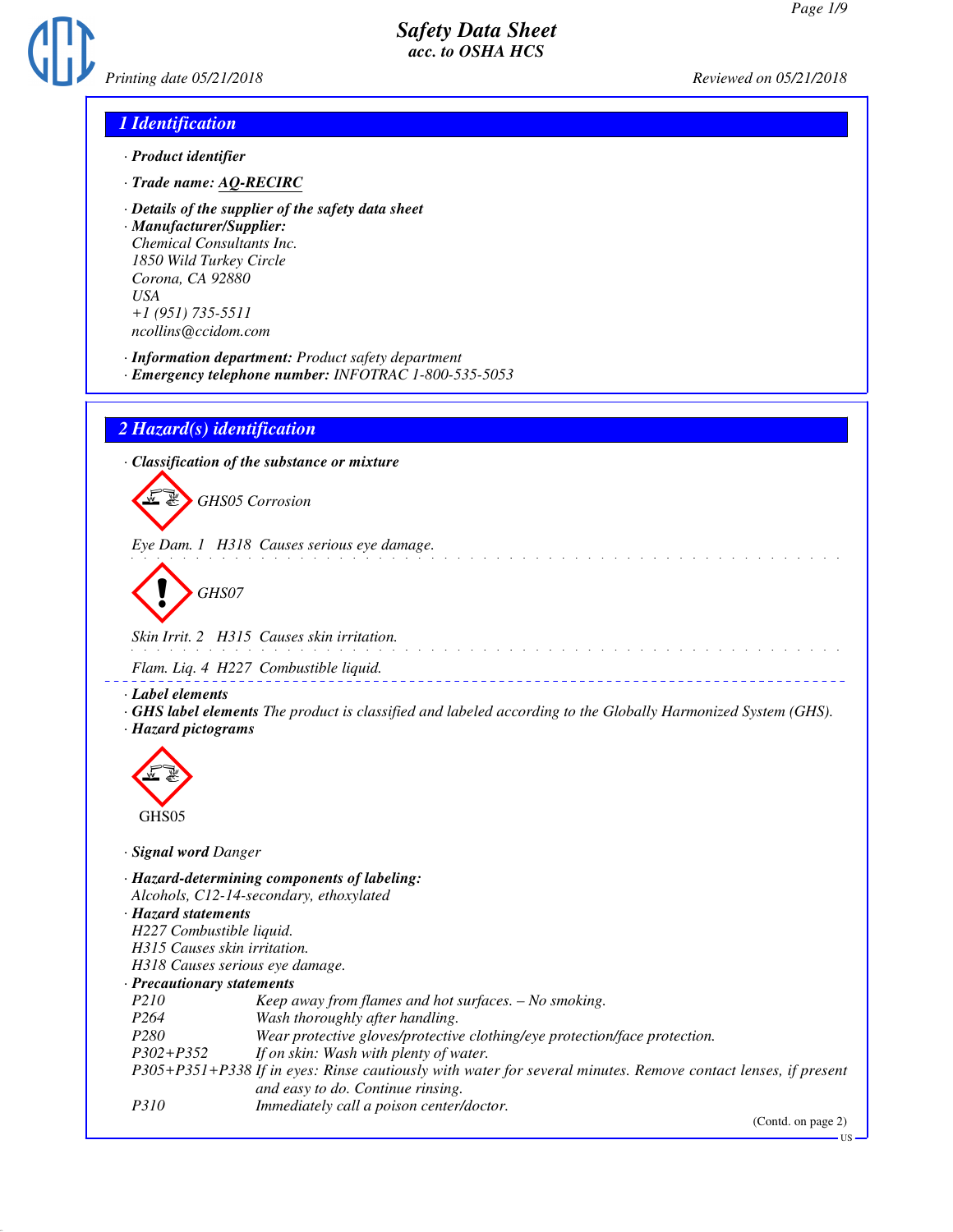*Printing date 05/21/2018 Reviewed on 05/21/2018*

#### *Trade name: AQ-RECIRC*

|                          | (Contd. of page $1$ )                                                                                  |
|--------------------------|--------------------------------------------------------------------------------------------------------|
| <i>P321</i>              | Specific treatment (see on this label).                                                                |
| $P362 + P364$            | Take off contaminated clothing and wash it before reuse.                                               |
| $P332 + P313$            | If skin irritation occurs: Get medical advice/attention.                                               |
| $P370 + P378$            | In case of fire: Use for extinction: CO2, powder or water spray.                                       |
| $P403 + P235$            | Store in a well-ventilated place. Keep cool.                                                           |
| <i>P501</i>              | Dispose of contents/container in accordance with local/regional/national/international<br>regulations. |
| · Classification system: |                                                                                                        |

*· NFPA ratings (scale 0 - 4)*

2 2  $\overline{0}$ *Health = 2 Fire = 2 Reactivity = 0*

*· HMIS-ratings (scale 0 - 4)*

 HEALTH FIRE **REACTIVITY** 0  $\boxed{2}$ 2 *Health = 2 Fire = 2 Reactivity = 0*

*· Other hazards*

*· Results of PBT and vPvB assessment*

*· PBT: Not applicable.*

*· vPvB: Not applicable.*

#### *3 Composition/information on ingredients*

*· Chemical characterization: Mixtures*

*· Description: Mixture of the substances listed below with nonhazardous additions.*

| · Dangerous components: |                                                        |             |
|-------------------------|--------------------------------------------------------|-------------|
|                         | 108-32-7 propylene carbonate                           | $40 - 60\%$ |
|                         | 88917-22-0 Dipropylene glycol monomethyl ether acetate | $10 - 20\%$ |
|                         | 84133-50-6 Alcohols, C12-14-secondary, ethoxylated     | $10 - 20%$  |
|                         | 106-65-0 dimethyl succinate                            | $1 - 10\%$  |
|                         | 64742-47-8 Distillates (petroleum), hydrotreated light | $1 - 5\%$   |

### *4 First-aid measures*

*· Description of first aid measures*

*· After inhalation: In case of unconsciousness place patient stably in side position for transportation.*

- *· After skin contact: Immediately wash with water and soap and rinse thoroughly.*
- *· After eye contact: Rinse opened eye for several minutes under running water. Then consult a doctor.*
- *· After swallowing: If symptoms persist consult doctor.*

*· Information for doctor:*

*· Most important symptoms and effects, both acute and delayed No further relevant information available.*

*· Indication of any immediate medical attention and special treatment needed*

*No further relevant information available.*

(Contd. on page 3)

US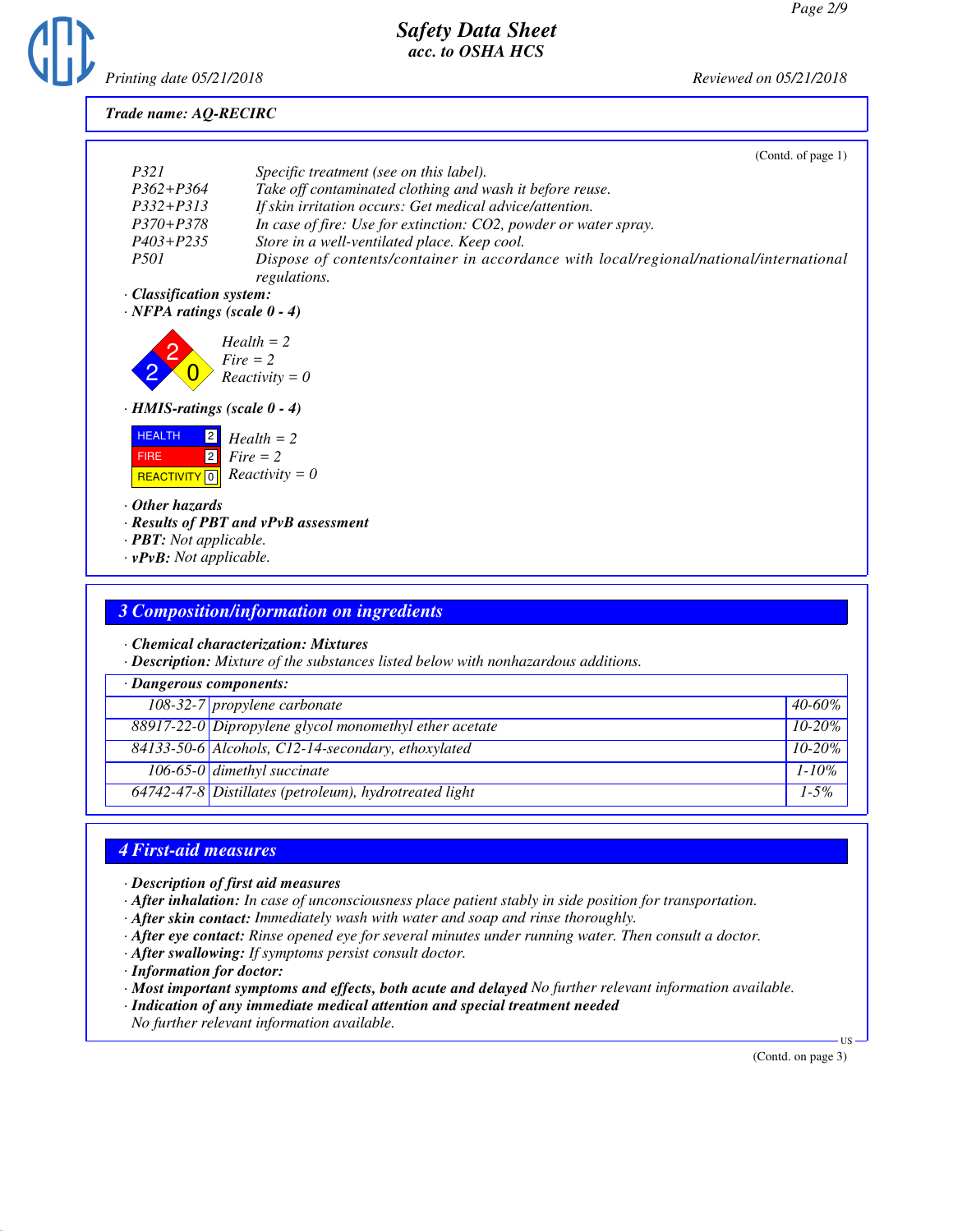

*Trade name: AQ-RECIRC*

(Contd. of page 2)

### *5 Fire-fighting measures*

- *· Extinguishing media*
- *· Suitable extinguishing agents:*
- *CO2, extinguishing powder or water spray. Fight larger fires with water spray or alcohol resistant foam.*
- *· Special hazards arising from the substance or mixture No further relevant information available.*
- *· Advice for firefighters*
- *· Protective equipment: No special measures required.*

### *6 Accidental release measures*

*· Personal precautions, protective equipment and emergency procedures Wear protective equipment. Keep unprotected persons away. · Environmental precautions: Dilute with plenty of water. For large spills: Do not allow to enter sewers/ surface or ground water. · Methods and material for containment and cleaning up: Absorb with liquid-binding material (sand, diatomite, acid binders, universal binders, sawdust). Use neutralizing agent. Dispose contaminated material as waste according to item 13. Ensure adequate ventilation. · Reference to other sections See Section 7 for information on safe handling. See Section 8 for information on personal protection equipment. See Section 13 for disposal information. · Protective Action Criteria for Chemicals · PAC-1: 108-32-7 propylene carbonate 34 mg/m³ 106-65-0 dimethyl succinate 2.5 ppm 25322-68-3 Polyethylene glycol 30 mg/m³ · PAC-2: 108-32-7 propylene carbonate 370 mg/m³ 106-65-0 dimethyl succinate 28 ppm 25322-68-3 Polyethylene glycol 1,300 mg/m³ · PAC-3: 108-32-7 propylene carbonate 2,200 mg/m³ 106-65-0 dimethyl succinate 170 ppm 25322-68-3 Polyethylene glycol 7,700 mg/m³*

## *7 Handling and storage*

*· Handling:*

- *· Precautions for safe handling No special precautions are necessary if used correctly.*
- *· Information about protection against explosions and fires: Keep ignition sources away Do not smoke.*
- *· Conditions for safe storage, including any incompatibilities*

*· Storage:*

- *· Requirements to be met by storerooms and receptacles: No special requirements.*
- *· Information about storage in one common storage facility: Not required.*

(Contd. on page 4)

US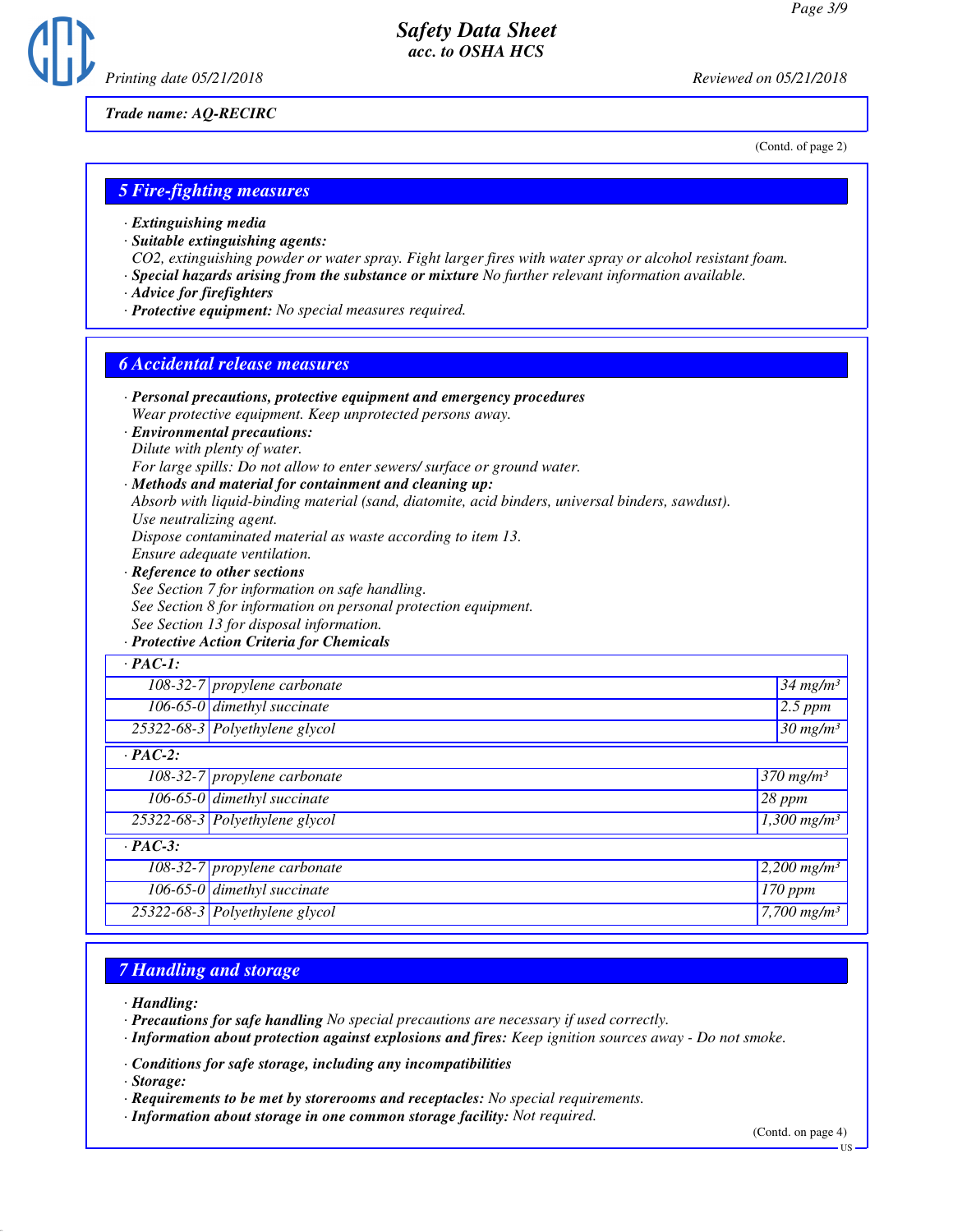*Printing date 05/21/2018 Reviewed on 05/21/2018*

*Trade name: AQ-RECIRC*

- *· Further information about storage conditions: Keep receptacle tightly sealed.*
- *· Specific end use(s) No further relevant information available.*

#### *8 Exposure controls/personal protection*

- *· Additional information about design of technical systems: No further data; see item 7.*
- *· Control parameters*
- *· Components with limit values that require monitoring at the workplace:*

*The product does not contain any relevant quantities of materials with critical values that have to be monitored at the workplace.*

- *· Additional information: The lists that were valid during the creation were used as basis.*
- *· Exposure controls*
- *· Personal protective equipment:*
- *· General protective and hygienic measures: Keep away from foodstuffs, beverages and feed. Immediately remove all soiled and contaminated clothing. Wash hands before breaks and at the end of work. Avoid contact with the skin. Avoid contact with the eyes and skin.*

*· Breathing equipment: Not required.*

*· Protection of hands:*



\_S*Protective gloves*

*The glove material has to be impermeable and resistant to the product/ the substance/ the preparation. Due to missing tests no recommendation to the glove material can be given for the product/ the preparation/ the chemical mixture.*

*Selection of the glove material on consideration of the penetration times, rates of diffusion and the degradation · Material of gloves*

*The selection of the suitable gloves does not only depend on the material, but also on further marks of quality and varies from manufacturer to manufacturer. As the product is a preparation of several substances, the resistance of the glove material can not be calculated in advance and has therefore to be checked prior to the application.*

*· Penetration time of glove material*

*The exact break through time has to be found out by the manufacturer of the protective gloves and has to be observed.*

*· Eye protection:*



\_R*Tightly sealed goggles*

## *9 Physical and chemical properties*

- *· Information on basic physical and chemical properties*
- *· General Information*
- *· Appearance:*
	- *Form: Fluid*

*Color: According to product specification*

(Contd. on page 5)

(Contd. of page 3)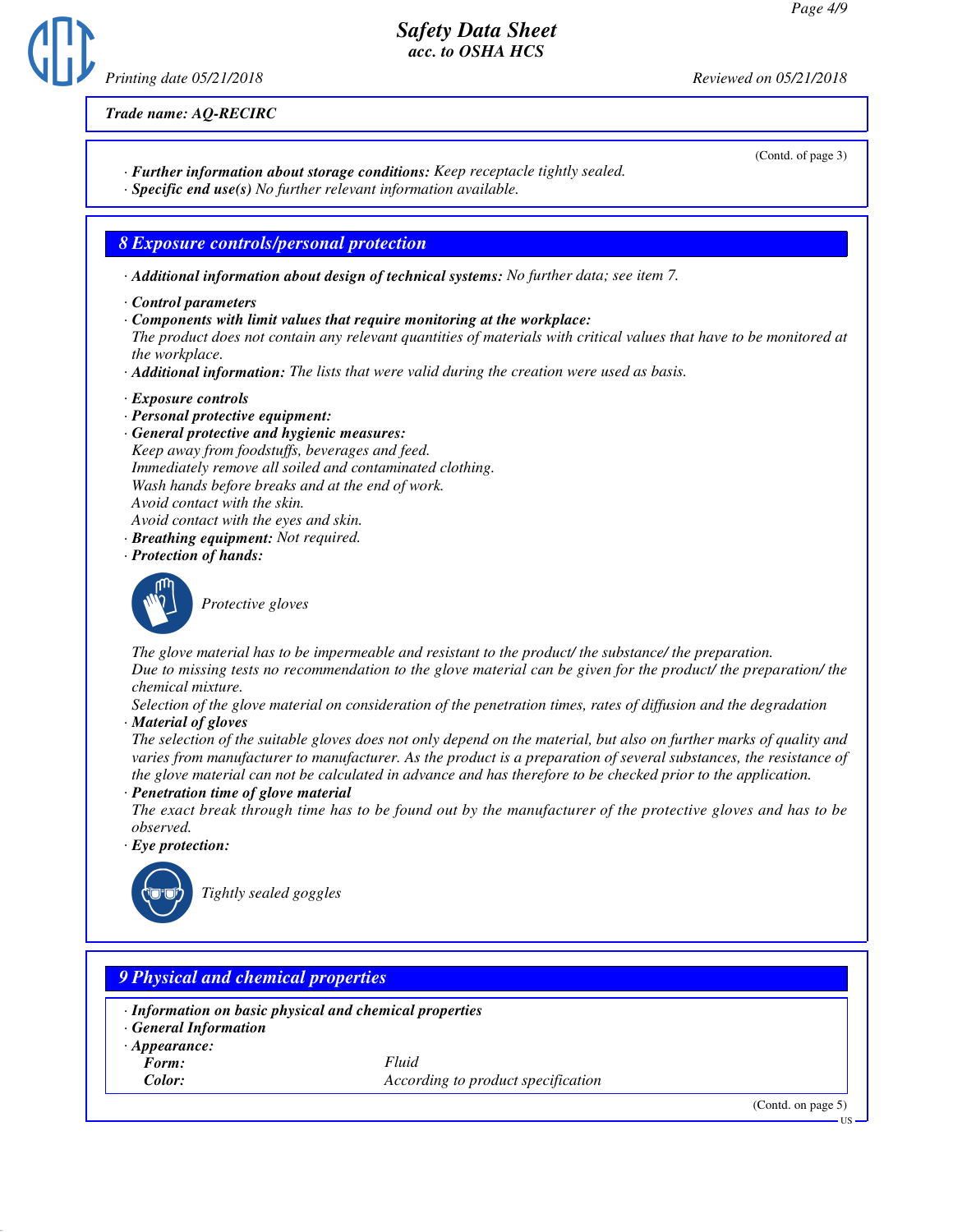

*Trade name: AQ-RECIRC*

| $\cdot$ Odor:<br>Characteristic<br>· Odor threshold:<br>Not determined.<br>Not determined.<br>$\cdot$ pH-value:<br>Change in condition<br><b>Melting point/Melting range:</b><br>Undetermined.<br><b>Boiling point/Boiling range:</b><br>93 °C (199.4 °F)<br>87-88 °C (188.6-190.4 °F)<br>· Flash point:<br>· Flammability (solid, gaseous):<br>Not applicable.<br>430 °C (806 °F)<br>· Ignition temperature:<br>Not determined.<br>· Decomposition temperature:<br>Product is not selfigniting.<br>$\cdot$ Auto igniting:<br>Not determined.<br>· Danger of explosion:<br>· Explosion limits:<br>Not determined.<br>Lower:<br>Not determined.<br><b>Upper:</b><br>$\cdot$ Vapor pressure at 20 °C (68 °F):<br>0.1 hPa $(0.1 \text{ mm Hg})$<br>$\cdot$ Density at 20 °C (68 °F):<br>1.10442 g/cm <sup>3</sup> (9.21638 lbs/gal)<br>· Relative density<br>Not determined.<br>· Vapor density<br>Not determined.<br>$\cdot$ Evaporation rate<br>Not determined.<br>· Solubility in / Miscibility with<br>Water:<br>Fully miscible.<br>· Partition coefficient (n-octanol/water): Not determined.<br>· Viscosity:<br>Dynamic:<br>Not determined.<br>Kinematic:<br>Not determined.<br>· Solvent content:<br>326.0 g/l / 2.72 lb/gl<br><b>VOC</b> content: |                           | (Contd. of page 4)                         |
|--------------------------------------------------------------------------------------------------------------------------------------------------------------------------------------------------------------------------------------------------------------------------------------------------------------------------------------------------------------------------------------------------------------------------------------------------------------------------------------------------------------------------------------------------------------------------------------------------------------------------------------------------------------------------------------------------------------------------------------------------------------------------------------------------------------------------------------------------------------------------------------------------------------------------------------------------------------------------------------------------------------------------------------------------------------------------------------------------------------------------------------------------------------------------------------------------------------------------------------------------------|---------------------------|--------------------------------------------|
|                                                                                                                                                                                                                                                                                                                                                                                                                                                                                                                                                                                                                                                                                                                                                                                                                                                                                                                                                                                                                                                                                                                                                                                                                                                        |                           |                                            |
|                                                                                                                                                                                                                                                                                                                                                                                                                                                                                                                                                                                                                                                                                                                                                                                                                                                                                                                                                                                                                                                                                                                                                                                                                                                        |                           |                                            |
|                                                                                                                                                                                                                                                                                                                                                                                                                                                                                                                                                                                                                                                                                                                                                                                                                                                                                                                                                                                                                                                                                                                                                                                                                                                        |                           |                                            |
|                                                                                                                                                                                                                                                                                                                                                                                                                                                                                                                                                                                                                                                                                                                                                                                                                                                                                                                                                                                                                                                                                                                                                                                                                                                        |                           |                                            |
|                                                                                                                                                                                                                                                                                                                                                                                                                                                                                                                                                                                                                                                                                                                                                                                                                                                                                                                                                                                                                                                                                                                                                                                                                                                        |                           |                                            |
|                                                                                                                                                                                                                                                                                                                                                                                                                                                                                                                                                                                                                                                                                                                                                                                                                                                                                                                                                                                                                                                                                                                                                                                                                                                        |                           |                                            |
|                                                                                                                                                                                                                                                                                                                                                                                                                                                                                                                                                                                                                                                                                                                                                                                                                                                                                                                                                                                                                                                                                                                                                                                                                                                        |                           |                                            |
|                                                                                                                                                                                                                                                                                                                                                                                                                                                                                                                                                                                                                                                                                                                                                                                                                                                                                                                                                                                                                                                                                                                                                                                                                                                        |                           |                                            |
|                                                                                                                                                                                                                                                                                                                                                                                                                                                                                                                                                                                                                                                                                                                                                                                                                                                                                                                                                                                                                                                                                                                                                                                                                                                        |                           |                                            |
|                                                                                                                                                                                                                                                                                                                                                                                                                                                                                                                                                                                                                                                                                                                                                                                                                                                                                                                                                                                                                                                                                                                                                                                                                                                        |                           |                                            |
|                                                                                                                                                                                                                                                                                                                                                                                                                                                                                                                                                                                                                                                                                                                                                                                                                                                                                                                                                                                                                                                                                                                                                                                                                                                        |                           |                                            |
|                                                                                                                                                                                                                                                                                                                                                                                                                                                                                                                                                                                                                                                                                                                                                                                                                                                                                                                                                                                                                                                                                                                                                                                                                                                        |                           |                                            |
|                                                                                                                                                                                                                                                                                                                                                                                                                                                                                                                                                                                                                                                                                                                                                                                                                                                                                                                                                                                                                                                                                                                                                                                                                                                        |                           |                                            |
|                                                                                                                                                                                                                                                                                                                                                                                                                                                                                                                                                                                                                                                                                                                                                                                                                                                                                                                                                                                                                                                                                                                                                                                                                                                        |                           |                                            |
|                                                                                                                                                                                                                                                                                                                                                                                                                                                                                                                                                                                                                                                                                                                                                                                                                                                                                                                                                                                                                                                                                                                                                                                                                                                        |                           |                                            |
|                                                                                                                                                                                                                                                                                                                                                                                                                                                                                                                                                                                                                                                                                                                                                                                                                                                                                                                                                                                                                                                                                                                                                                                                                                                        |                           |                                            |
|                                                                                                                                                                                                                                                                                                                                                                                                                                                                                                                                                                                                                                                                                                                                                                                                                                                                                                                                                                                                                                                                                                                                                                                                                                                        |                           |                                            |
|                                                                                                                                                                                                                                                                                                                                                                                                                                                                                                                                                                                                                                                                                                                                                                                                                                                                                                                                                                                                                                                                                                                                                                                                                                                        |                           |                                            |
|                                                                                                                                                                                                                                                                                                                                                                                                                                                                                                                                                                                                                                                                                                                                                                                                                                                                                                                                                                                                                                                                                                                                                                                                                                                        |                           |                                            |
|                                                                                                                                                                                                                                                                                                                                                                                                                                                                                                                                                                                                                                                                                                                                                                                                                                                                                                                                                                                                                                                                                                                                                                                                                                                        |                           |                                            |
|                                                                                                                                                                                                                                                                                                                                                                                                                                                                                                                                                                                                                                                                                                                                                                                                                                                                                                                                                                                                                                                                                                                                                                                                                                                        |                           |                                            |
|                                                                                                                                                                                                                                                                                                                                                                                                                                                                                                                                                                                                                                                                                                                                                                                                                                                                                                                                                                                                                                                                                                                                                                                                                                                        |                           |                                            |
|                                                                                                                                                                                                                                                                                                                                                                                                                                                                                                                                                                                                                                                                                                                                                                                                                                                                                                                                                                                                                                                                                                                                                                                                                                                        |                           |                                            |
|                                                                                                                                                                                                                                                                                                                                                                                                                                                                                                                                                                                                                                                                                                                                                                                                                                                                                                                                                                                                                                                                                                                                                                                                                                                        |                           |                                            |
|                                                                                                                                                                                                                                                                                                                                                                                                                                                                                                                                                                                                                                                                                                                                                                                                                                                                                                                                                                                                                                                                                                                                                                                                                                                        |                           |                                            |
|                                                                                                                                                                                                                                                                                                                                                                                                                                                                                                                                                                                                                                                                                                                                                                                                                                                                                                                                                                                                                                                                                                                                                                                                                                                        |                           |                                            |
|                                                                                                                                                                                                                                                                                                                                                                                                                                                                                                                                                                                                                                                                                                                                                                                                                                                                                                                                                                                                                                                                                                                                                                                                                                                        |                           |                                            |
|                                                                                                                                                                                                                                                                                                                                                                                                                                                                                                                                                                                                                                                                                                                                                                                                                                                                                                                                                                                                                                                                                                                                                                                                                                                        |                           |                                            |
|                                                                                                                                                                                                                                                                                                                                                                                                                                                                                                                                                                                                                                                                                                                                                                                                                                                                                                                                                                                                                                                                                                                                                                                                                                                        | $\cdot$ Other information | No further relevant information available. |

## *10 Stability and reactivity*

*· Reactivity No further relevant information available.*

- *· Chemical stability*
- *· Thermal decomposition / conditions to be avoided: No decomposition if used according to specifications.*
- *· Possibility of hazardous reactions No dangerous reactions known.*
- *· Conditions to avoid No further relevant information available.*
- *· Incompatible materials: No further relevant information available.*
- *· Hazardous decomposition products: No dangerous decomposition products known.*

(Contd. on page 6)

US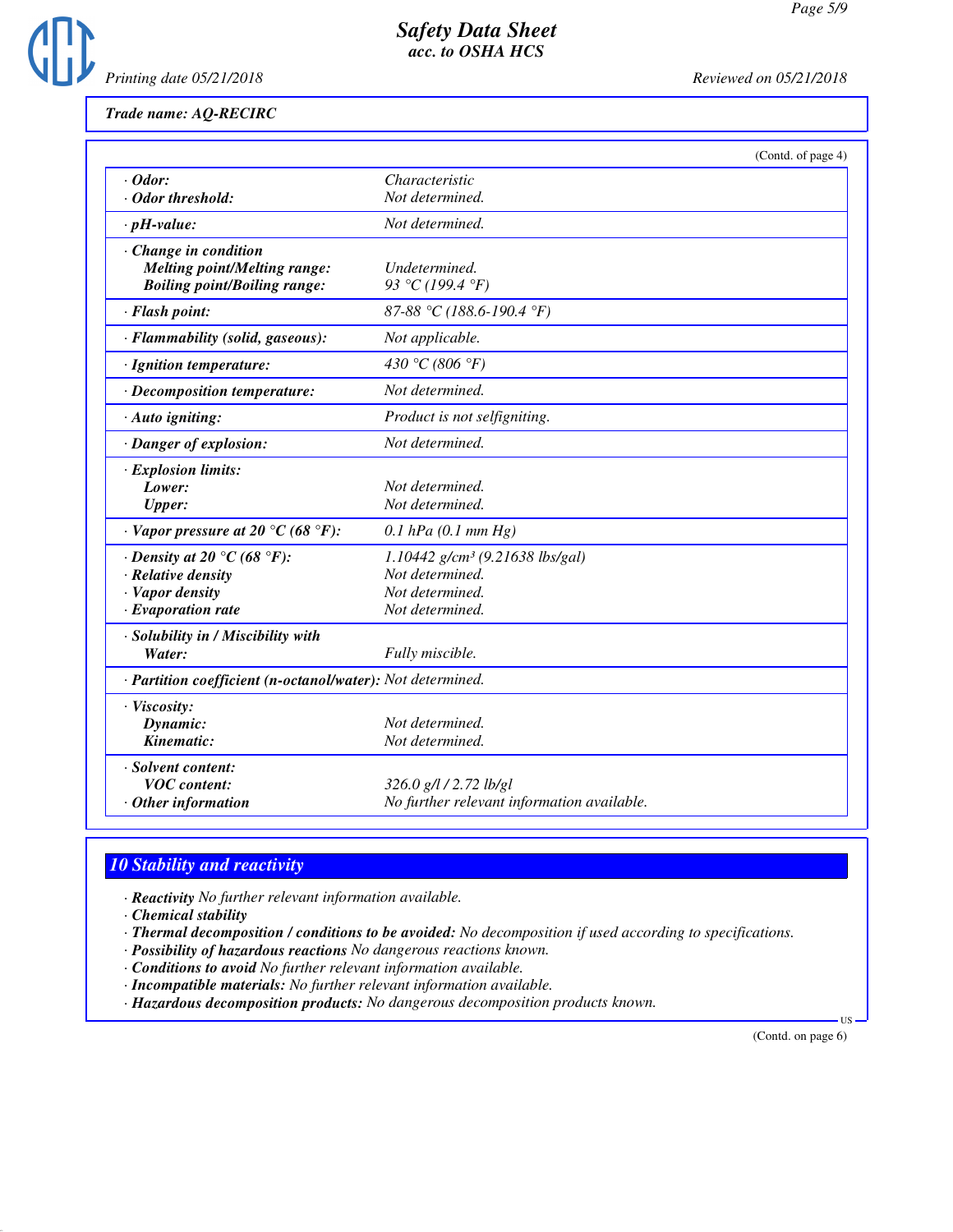

*Printing date 05/21/2018 Reviewed on 05/21/2018*

*Trade name: AQ-RECIRC*

(Contd. of page 5)

| <b>11 Toxicological information</b>    |      |                                                                                                                                                                                                                                                                                                                                                         |
|----------------------------------------|------|---------------------------------------------------------------------------------------------------------------------------------------------------------------------------------------------------------------------------------------------------------------------------------------------------------------------------------------------------------|
| $\cdot$ Acute toxicity:                |      | · Information on toxicological effects                                                                                                                                                                                                                                                                                                                  |
|                                        |      | · LD/LC50 values that are relevant for classification:                                                                                                                                                                                                                                                                                                  |
|                                        |      | 88917-22-0 Dipropylene glycol monomethyl ether acetate                                                                                                                                                                                                                                                                                                  |
| Oral                                   | LD50 | $>5,000$ mg/kg (rat)                                                                                                                                                                                                                                                                                                                                    |
| Dermal                                 | LD50 | $>2,000$ mg/kg (rat)                                                                                                                                                                                                                                                                                                                                    |
|                                        |      | Inhalative $ LC50/4 h  > 5.7$ mg/l (rat)                                                                                                                                                                                                                                                                                                                |
| · Primary irritant effect:<br>Irritant |      | $\cdot$ on the skin: Irritant to skin and mucous membranes.<br>$\cdot$ on the eye: Strong irritant with the danger of severe eye injury.<br>· Sensitization: No sensitizing effects known.<br>· Additional toxicological information:<br>The product shows the following dangers according to internally approved calculation methods for preparations: |
| Carcinogenic categories                |      |                                                                                                                                                                                                                                                                                                                                                         |
|                                        |      | · IARC (International Agency for Research on Cancer)                                                                                                                                                                                                                                                                                                    |
| None of the ingredients is listed.     |      |                                                                                                                                                                                                                                                                                                                                                         |
|                                        |      | · NTP (National Toxicology Program)                                                                                                                                                                                                                                                                                                                     |
| None of the ingredients is listed.     |      |                                                                                                                                                                                                                                                                                                                                                         |

*· OSHA-Ca (Occupational Safety & Health Administration)*

*None of the ingredients is listed.*

# *12 Ecological information*

#### *· Toxicity*

- *· Aquatic toxicity: No further relevant information available.*
- *· Persistence and degradability No further relevant information available.*
- *· Behavior in environmental systems:*
- *· Bioaccumulative potential No further relevant information available.*
- *· Mobility in soil No further relevant information available.*
- *· Additional ecological information:*
- *· General notes:*

*Do not allow undiluted product or large quantities of it to reach ground water, water course or sewage system. Must not reach bodies of water or drainage ditch undiluted or unneutralized.*

- *· Results of PBT and vPvB assessment*
- *· PBT: Not applicable.*
- *· vPvB: Not applicable.*
- *· Other adverse effects No further relevant information available.*

#### *13 Disposal considerations*

- *· Waste treatment methods*
- *· Recommendation:*

*Dispose of content and/or container in accordance with local, regional, national and/or international regulations.* (Contd. on page 7)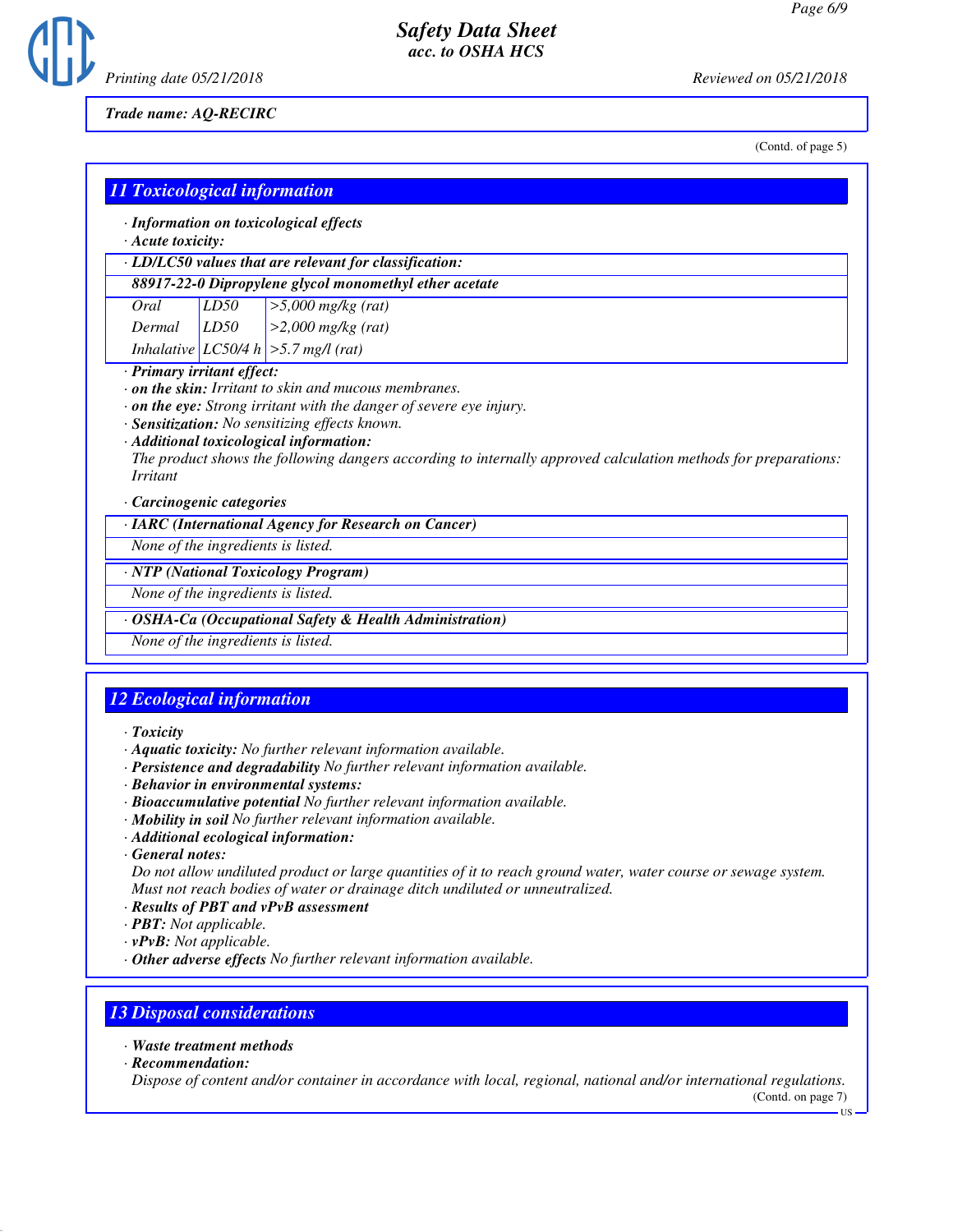

*Printing date 05/21/2018 Reviewed on 05/21/2018*

*Trade name: AQ-RECIRC*

(Contd. of page 6)

*· Uncleaned packagings:*

*· Recommendation:*

*Dispose of content and/or container in accordance with local, regional, national and/or international regulations · Recommended cleansing agent: Water, if necessary with cleansing agents.*

# *14 Transport information*

| $\cdot$ UN-Number<br>· DOT, ADN, IMDG, IATA                                         | not regulated   |
|-------------------------------------------------------------------------------------|-----------------|
| $\cdot$ UN proper shipping name<br>· DOT, ADN, IMDG, IATA                           | not regulated   |
| $\cdot$ Transport hazard class(es)                                                  |                 |
| · DOT, ADN, IMDG, IATA<br>· Class                                                   | not regulated   |
| · Packing group<br>· DOT, IMDG, IATA                                                | not regulated   |
| · Environmental hazards:                                                            | Not applicable. |
| $\cdot$ Special precautions for user                                                | Not applicable. |
| · Transport in bulk according to Annex II of<br><b>MARPOL73/78 and the IBC Code</b> | Not applicable. |
| · UN "Model Regulation":                                                            | not regulated   |
|                                                                                     |                 |

### *15 Regulatory information*

*· Safety, health and environmental regulations/legislation specific for the substance or mixture · Sara*

*· Section 355 (extremely hazardous substances):*

*None of the ingredients is listed.*

*· Section 313 (Specific toxic chemical listings):*

*None of the ingredients is listed.*

*· TSCA (Toxic Substances Control Act):*

*All ingredients are listed.*

*· Proposition 65*

*· Chemicals known to cause cancer:*

*None of the ingredients is listed.*

*· Chemicals known to cause reproductive toxicity for females:*

*None of the ingredients is listed.*

*· Chemicals known to cause reproductive toxicity for males:*

*None of the ingredients is listed.*

*· Chemicals known to cause developmental toxicity:*

*None of the ingredients is listed.*

(Contd. on page 8)

US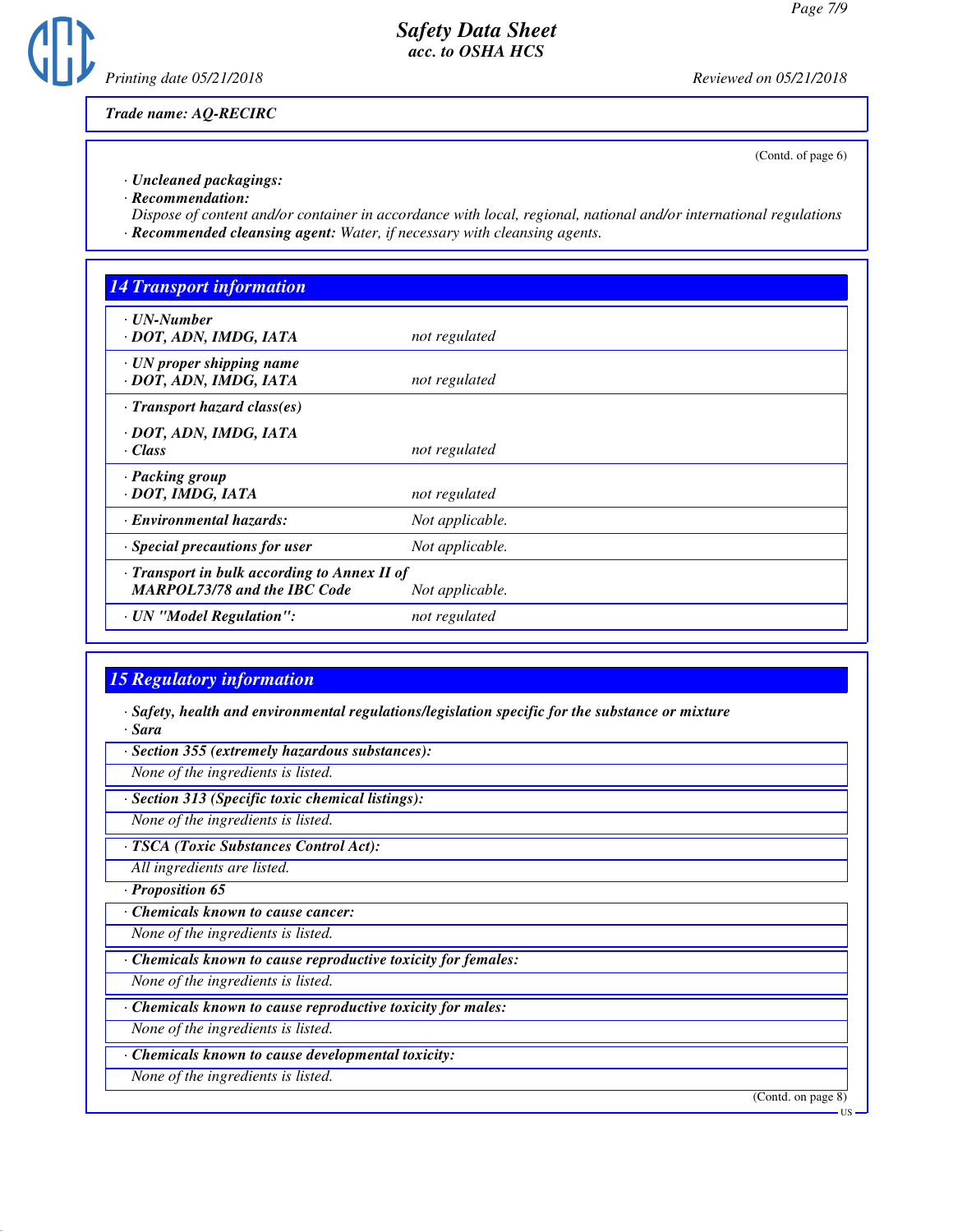

*Trade name: AQ-RECIRC*

(Contd. of page 7)

| · New Jersey Special Hazardous Substance List: |  |  |  |
|------------------------------------------------|--|--|--|
|------------------------------------------------|--|--|--|

*None of the ingredients is listed. · Pennsylvania Right-to-Know List:*

*None of the ingredients is listed.*

*· Pennsylvania Special Hazardous Substance List:*

*None of the ingredients is listed.*

*· Carcinogenic categories*

*· EPA (Environmental Protection Agency)*

*None of the ingredients is listed.*

*· TLV (Threshold Limit Value established by ACGIH)*

*None of the ingredients is listed.*

*· NIOSH-Ca (National Institute for Occupational Safety and Health)*

- *None of the ingredients is listed.*
- *· GHS label elements The product is classified and labeled according to the Globally Harmonized System (GHS). · Hazard pictograms*



- *· Signal word Danger*
- *· Hazard-determining components of labeling: Alcohols, C12-14-secondary, ethoxylated · Hazard statements*

*H227 Combustible liquid.*

*H315 Causes skin irritation. H318 Causes serious eye damage.*

*· Precautionary statements*

| <i>Precautionary statements</i> |                                                                                                                                                                                          |
|---------------------------------|------------------------------------------------------------------------------------------------------------------------------------------------------------------------------------------|
| <i>P210</i>                     | Keep away from flames and hot surfaces. - No smoking.                                                                                                                                    |
| P <sub>264</sub>                | Wash thoroughly after handling.                                                                                                                                                          |
| P <sub>280</sub>                | Wear protective gloves/protective clothing/eye protection/face protection.                                                                                                               |
| $P302 + P352$                   | If on skin: Wash with plenty of water.                                                                                                                                                   |
|                                 | P305+P351+P338 If in eyes: Rinse cautiously with water for several minutes. Remove contact lenses, if present                                                                            |
|                                 | and easy to do. Continue rinsing.                                                                                                                                                        |
| <i>P310</i>                     | Immediately call a poison center/doctor.                                                                                                                                                 |
| <i>P321</i>                     | Specific treatment (see on this label).                                                                                                                                                  |
| $P362 + P364$                   | Take off contaminated clothing and wash it before reuse.                                                                                                                                 |
| $P332 + P313$                   | If skin irritation occurs: Get medical advice/attention.                                                                                                                                 |
| $P370 + P378$                   | In case of fire: Use for extinction: CO2, powder or water spray.                                                                                                                         |
| $P403 + P235$                   | Store in a well-ventilated place. Keep cool.                                                                                                                                             |
| <i>P501</i>                     | Dispose of contents/container in accordance with local/regional/national/international<br>regulations.                                                                                   |
|                                 | $\overline{a}$ , $\overline{a}$ , $\overline{a}$ , $\overline{a}$ , $\overline{a}$ , $\overline{a}$ , $\overline{a}$ , $\overline{a}$ , $\overline{a}$ , $\overline{a}$ , $\overline{a}$ |

*· Chemical safety assessment: A Chemical Safety Assessment has not been carried out.*

## *16 Other information*

*This information is based on our present knowledge. However, this shall not constitute a guarantee for any specific product features and shall not establish a legally valid contractual relationship.*